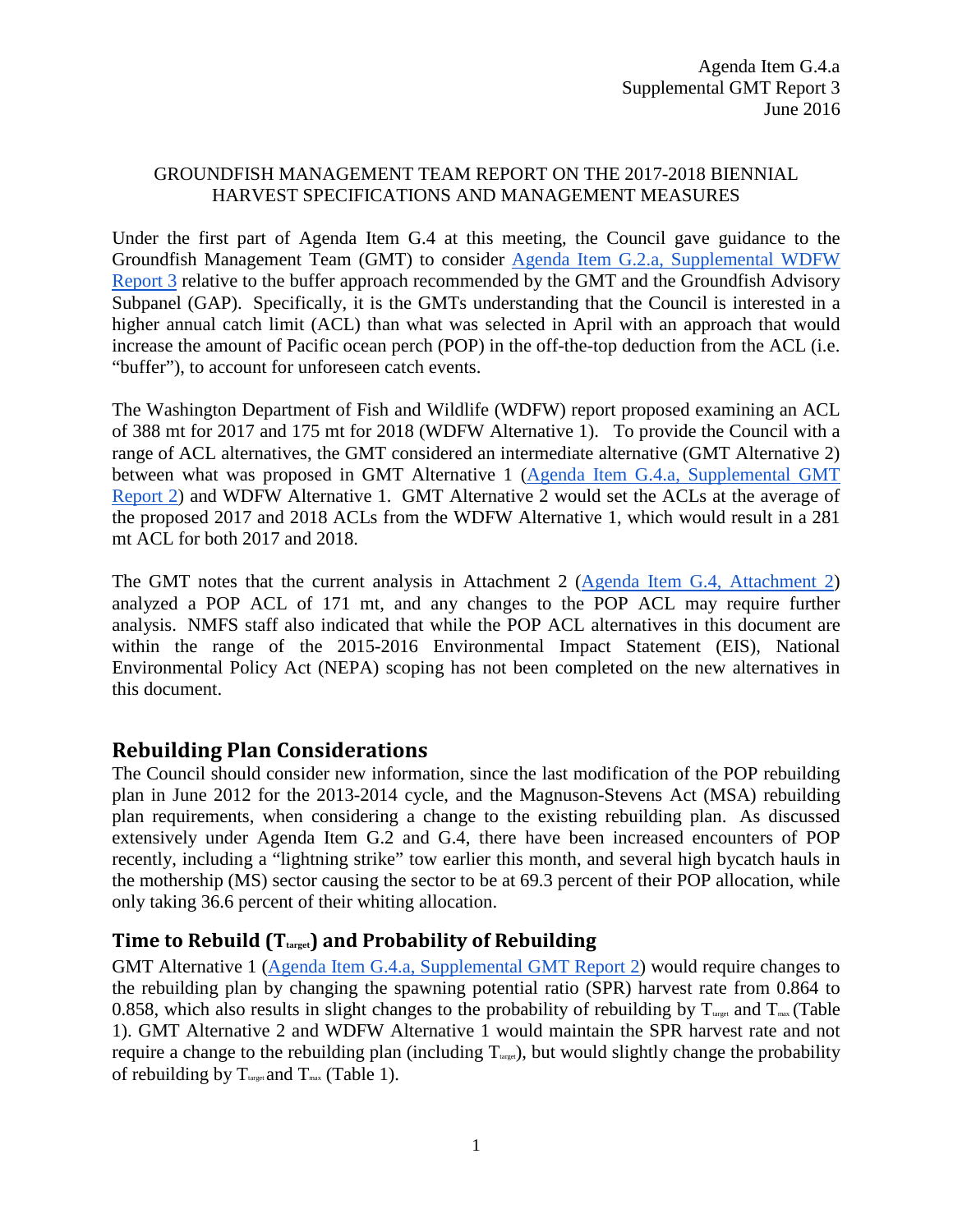|                   |            | Current<br>rebuilding plan<br>$(ACL=171 \text{ mt})$ | <b>GMT</b> Alternative 1<br>(180 ACL to allow<br>for buffer) |            |            | <b>GMT</b> Alternative 2<br>$(281$ in 2017-<br>2018) | <b>WDFW Report 3</b><br>(388 in 2017, 175)<br>2018) |            |  |
|-------------------|------------|------------------------------------------------------|--------------------------------------------------------------|------------|------------|------------------------------------------------------|-----------------------------------------------------|------------|--|
| <b>SPR</b>        | 0.864      |                                                      | 0.858                                                        |            | 0.864      |                                                      | 0.864                                               |            |  |
| T50%              | 2051       |                                                      | 2051                                                         |            | 2051       |                                                      | 2051                                                |            |  |
| P <sub>2045</sub> | 39.40%     |                                                      | 38.90%                                                       |            | 39.30%     |                                                      | 39.30%                                              |            |  |
| P <sub>2071</sub> | 73.60%     |                                                      | 72.90%                                                       |            | 73.30%     |                                                      | 73.30%                                              |            |  |
|                   | <b>ACL</b> | <b>OFL</b>                                           | <b>ACL</b>                                                   | <b>OFL</b> | <b>ACL</b> | <b>OFL</b>                                           | <b>ACL</b>                                          | <b>OFL</b> |  |
| 2017              | 171        | 961                                                  | 180                                                          | 961        | 281        | 964                                                  | 388                                                 | 964        |  |
| 2018              | 176        | 985                                                  | 184                                                          | 985        | 281        | 981                                                  | 175                                                 | 981        |  |
| 2019              | 179        | 1,006                                                | 188                                                          | 1,005      | 178        | 1,001                                                | 178                                                 | 1,001      |  |
| 2020              | 182        | 1,023                                                | 191                                                          | 1,022      | 182        | 1,018                                                | 182                                                 | 1,018      |  |
| 2021              | 185        | 1,040                                                | 194                                                          | 1,039      | 185        | 1,036                                                | 185                                                 | 1,036      |  |
| 2022              | 189        | 1,059                                                | 198                                                          | 1,057      | 188        | 1,055                                                | 188                                                 | 1,055      |  |
| 2023              | 192        | 1,079                                                | 202                                                          | 1,077      | 192        | 1,075                                                | 192                                                 | 1,075      |  |
| 2024              | 195        | 1,096                                                | 205                                                          | 1,094      | 195        | 1,092                                                | 195                                                 | 1,092      |  |
| 2025              | 199        | 1,117                                                | 209                                                          | 1,115      | 198        | 1,113                                                | 198                                                 | 1,113      |  |
| 2026              | 203        | 1,140                                                | 213                                                          | 1,137      | 203        | 1,137                                                | 203                                                 | 1,137      |  |

<span id="page-1-0"></span>**Table 1. Ten year rebuilding projections under the POP ACL alternatives.**

While none of the alternatives affect the time to rebuild, the change in the SPR rates in GMT Alternative 1, as well as the higher 2017 and 2018 ACLs in WDFW Alternative 1 and GMT Alternative 2, have different effects on the ten year projections. By decreasing the SPR rate from 0.864 to 0.858, under GMT Alternative 1, all of the ACLs increase over the projection period, as there are more fish allowed to be taken out of the water consistent with lowering the SPR rate. WDFW Alternative 1 and GMT Alternative 2 cause minor reductions in the ACLs in some years compared to GMT Alternative 1 [\(Table 2\)](#page-3-0). While [Supplemental WDFW Report 3](http://www.pcouncil.org/wp-content/uploads/2016/06/G2a_Sup_WDFW_Rpt3_JUN2016BB.pdf) only included the rebuilding projections from WDFW Alternative 1, the rebuilding analysis for both the WDFW Alternative 1 and GMT Alternative 2 would remove 563 mt over the two-year period (2017 and 2018). This would therefore result in the same ACL and OFL projections, probability to rebuild, and time to rebuild.

However, WDFW Alternative 1 and GMT Alternative 2 could be considered more "risk averse" than GMT Alternative 1. Under GMT Alternative 1, it is assumed that you are removing fewer fish at the beginning of the time series, and therefore have access to more fish in later years. For example, the total stock of available POP could be seen as money in a bank account. Under GMT Alternative 1, less money is removed now, which increases funds available in subsequent years. However, under WDFW Alternative 1 and GMT Alternative 2, a larger amount is removed earlier (i.e. 2017-2018), which slightly reduces available funds in the future. GMT Alternative 2 and WDFW Alternative 1 would be similar to a bank loan, which requires amortized repayment over the remaining rebuilding years, thereby, reducing the balance in future years.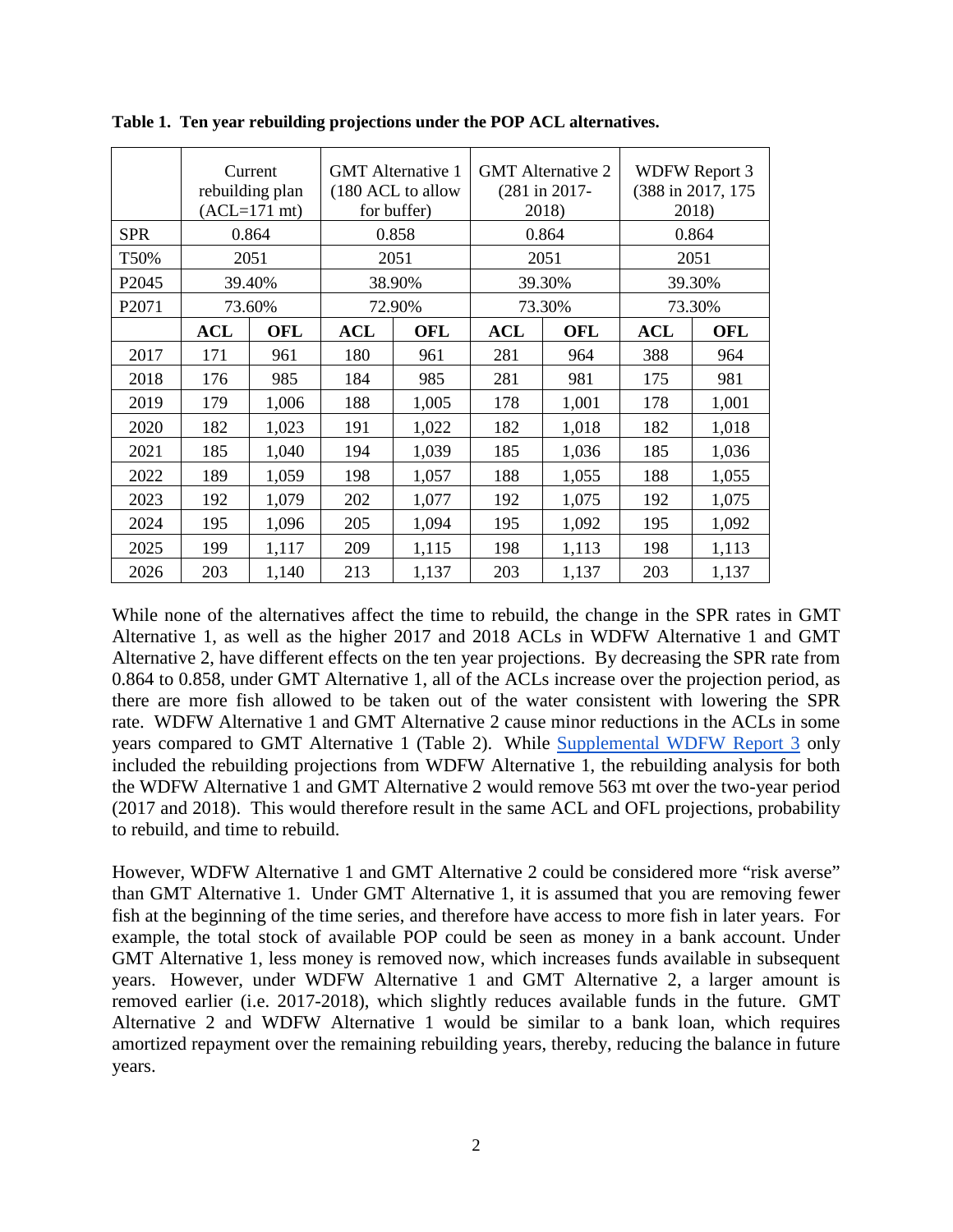#### **Impacts of the ACL Alternatives**

Based on status quo Amendment 21 allocations, [Table 2](#page-3-0) shows the allocations that would be in place under WDFW Alternative 1 (388 mt in 2017 and 175 in 2018), GMT Alternative 1 (180 mt in 2017 and 181 in 2018), and GMT Alternative 2 (281 mt in both 2017 and 2018), with and without the buffer implemented, as well as the unassigned allocation which results from implementing the buffer. The buffers that could therefore be deducted from the ACL would be 217 mt for 2017 for the WDFW Alternative 1 (FPA of 175 mt for 2018). The original buffers presented by the GMT (GMT Alternative 1) were 9 mt and 8 mt respectively for 2017 and 2018 [\(Agenda Item G.4.a, Supplemental GMT Report 2](http://www.pcouncil.org/wp-content/uploads/2016/06/G4a_Sup_GMT_Rpt2_JUN2016BB.pdf)). Finally, the buffers deducted from the ACL would be 110 mt and 105 mt in 2017 and 2018, respectively, for GMT Alternative 2.

By selecting GMT Alternative 1 or 2, there is buffer available in both years that could be moved, through routine inseason action, unlike in WDFW Alternative 1 there would only be a large buffer in 2017 and no buffer in 2018.

Also, as stated in GMT Report 2, there are no additional projected impacts under the WDFW Alternative 1 or GMT Alternative 2, compared to the PPA POP ACL, because the buffer is not guaranteed to be released, and it would be impractical and inefficient to design fishing operations based on potential access to the buffer. Providing a buffer in the manner described above has the same impacts as described under Alternative 3 in Chapter 4 (which combines the April ACLs with preliminary preferred management measures), because the allocations would be the same as under WDFW Alternative 1 and GMT Alternative 2 with the buffer. However, if the buffer were to be entirely released, these anticipated impacts have not been analyzed. The GMT took an initial look at potential biological and habitat impacts of releasing the entire buffer under each alternative. The GMT findings from that discussion are described below.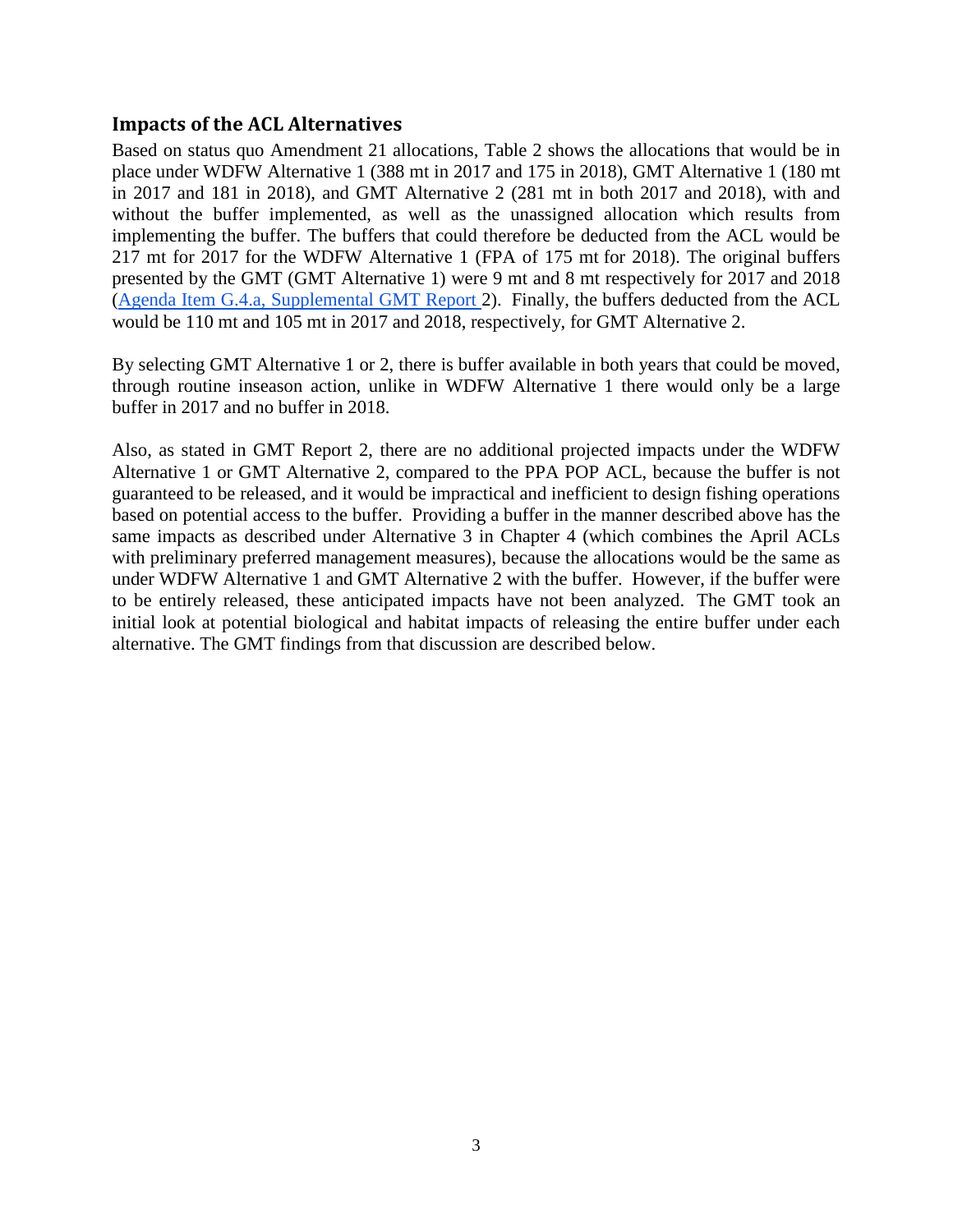<span id="page-3-0"></span>

| <b>Harvest</b><br><b>Specification</b>  | <b>WDFW</b><br><b>Alternative 1</b> |       | <b>WDFW</b><br><b>Alternative 1</b><br>(with buffer) |          | <b>Unassigned</b><br><b>Allocation with</b><br><b>Buffer</b> |                | <b>GMT</b><br><b>Alternative 1</b> |       | <b>GMT</b> Alterative 1<br>(with Buffer) |       | Unassigned<br><b>Allocation with</b><br><b>Buffer</b> |                |
|-----------------------------------------|-------------------------------------|-------|------------------------------------------------------|----------|--------------------------------------------------------------|----------------|------------------------------------|-------|------------------------------------------|-------|-------------------------------------------------------|----------------|
|                                         | 2017                                | 2018  | 2017                                                 | 2018     | 2017                                                         | 2018           | 2017                               | 2018  | 2017                                     | 2018  | 2017                                                  | 2018           |
| <b>OFL</b>                              | 961                                 | 985   | 961                                                  | 985      | $\overline{0}$                                               | $\overline{0}$ | 961                                | 985   | 961                                      | 985   | 0.0                                                   | $\overline{0}$ |
| <b>ABC</b>                              | 919                                 | 942   | 919                                                  | 942      | $\overline{0}$                                               | $\overline{0}$ | 919                                | 942   | 919                                      | 942   | 0.0                                                   | $\overline{0}$ |
| <b>ACL</b>                              | 388                                 | 175   | 388                                                  | 175      | $\overline{0}$                                               | $\overline{0}$ | 180                                | 184   | 180                                      | 184   | 0.0                                                   | $\overline{0}$ |
| Research,<br>EFP, Tribal,<br><b>IOA</b> | 24.4                                | 24.4  | 24.4                                                 | 24.4     | $\Omega$                                                     | $\overline{0}$ | 24.4                               | 24.4  | 24.4                                     | 24.4  | 0.0                                                   | $\overline{0}$ |
| <b>Buffer</b>                           | N/A                                 | N/A   | 217                                                  | $\bf{0}$ | 217                                                          | $\theta$       | N/A                                | N/A   | 9.0                                      | 8     | 9.0                                                   | 8              |
| <b>HG</b>                               | 363.6                               | 150.6 | 146.6                                                | 150.6    |                                                              |                | 155.6                              | 159.6 | 146.6                                    | 151.6 |                                                       |                |
| Trawl                                   | 345.4                               | 143.1 | 139.3                                                | 143.1    | 206.1                                                        | $\overline{0}$ | 147.8                              | 151.6 | 139.3                                    | 144   | 8.5                                                   | 7.6            |
| -Shorebased<br><b>IFQ</b>               | 311.4                               | 125.7 | 121.9                                                | 125.7    | 189.5                                                        | $\overline{0}$ | 130.4                              | 134.2 | 121.9                                    | 127   | 8.5                                                   | 7.2            |
| $-CP$                                   | 20                                  | 10.2  | 10.2                                                 | 10.2     | 9.8                                                          | $\overline{0}$ | 10.2                               | 10.2  | 10.2                                     | 10.2  | 0.0                                                   | 0.0            |
| $-MS$                                   | 14.1                                | 7.2   | 7.2                                                  | 7.2      | 6.9                                                          | $\theta$       | 7.2                                | 7.2   | 7.2                                      | 7.2   | 0.0                                                   | 0.0            |
| Non-Trawl                               | 18.2                                | 7.5   | 7.3                                                  | 7.5      | 10.9                                                         | $\overline{0}$ | 7.8                                | 8     | 7.3                                      | 7.6   | 0.5                                                   | 0.4            |

**Table 2. Comparison of the POP allocations under all alternatives with and without buffers.**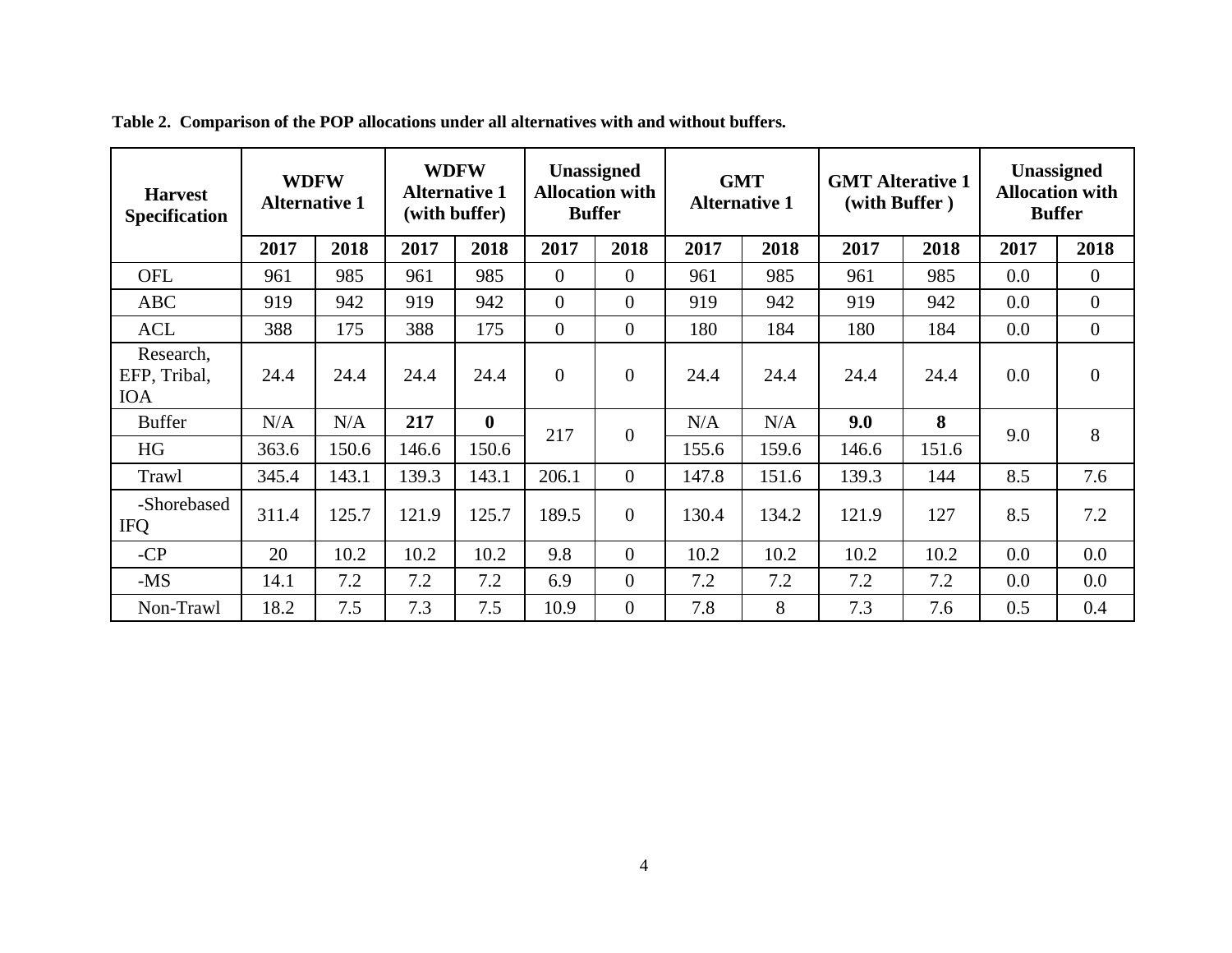## Table 2. cont.

| <b>Harvest</b><br><b>Specification</b>  | <b>GMT Alternative</b><br>2 |       |       | <b>GMT</b><br><b>Alternative 2</b><br>(with buffer) | Unassigned<br><b>Allocation with</b><br><b>Buffer</b> |                |  |
|-----------------------------------------|-----------------------------|-------|-------|-----------------------------------------------------|-------------------------------------------------------|----------------|--|
|                                         | 2017                        | 2018  | 2017  | 2018                                                | 2017                                                  | 2018           |  |
| <b>OFL</b>                              | 961                         | 985   | 961   | 985                                                 | $\theta$                                              | $\overline{0}$ |  |
| <b>ABC</b>                              | 919                         | 942   | 919   | 942                                                 | $\Omega$                                              | $\overline{0}$ |  |
| <b>ACL</b>                              | 281                         | 281   | 281   | 281                                                 | $\Omega$                                              | 0              |  |
| Research,<br>EFP, Tribal,<br><b>IOA</b> | 24.4                        | 24.4  | 24.4  | 24.4                                                | $\theta$                                              | $\overline{0}$ |  |
| <b>Buffer</b>                           | N/A                         | N/A   | 110   | 105                                                 |                                                       |                |  |
| HG                                      | 256.6                       | 256.6 | 146.6 | 151.6                                               | 110                                                   | 105            |  |
| Trawl                                   | 243.8                       | 243.8 | 139.3 | 144                                                 | 104.5                                                 | 99.8           |  |
| -Shorebased<br><b>IFO</b>               | 219.7                       | 219.7 | 121.9 | 127                                                 | 97.8                                                  | 92.7           |  |
| $-CP$                                   | 14.1                        | 14.1  | 10.2  | 10.2                                                | 3.9                                                   | 3.9            |  |
| -MS                                     | 9.9                         | 9.9   | 7.2   | 7.2                                                 | 2.7                                                   | 2.7            |  |
| Non-Trawl                               | 12.8                        | 12.8  | 7.3   | 7.6                                                 | 5.5                                                   | 5.2            |  |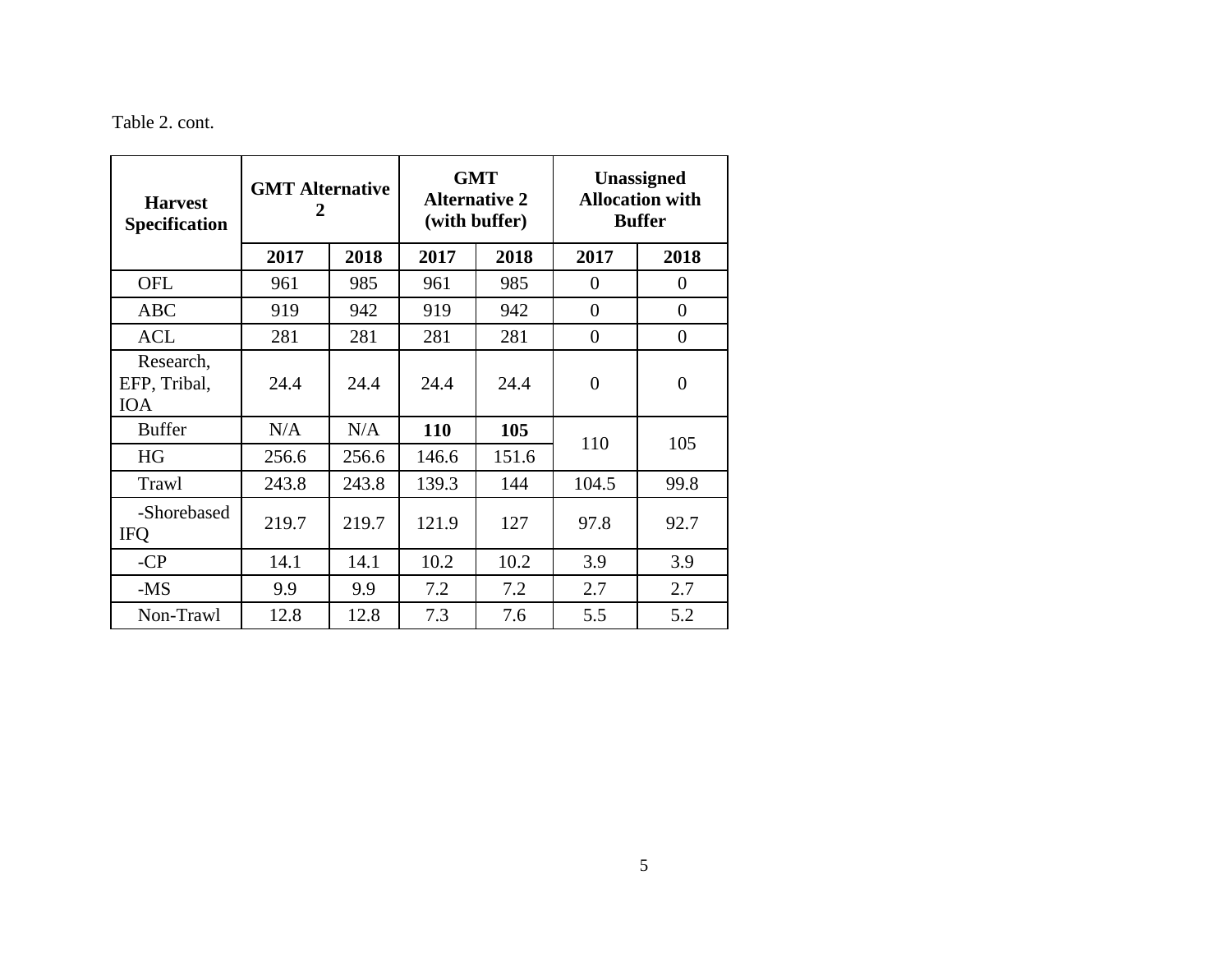# Potential Biological and Habitat Impacts of Increasing the ACL (Considering the release and use of the buffers)

If POP impacts to all sectors were within the allocation and the buffer did not need to be utilized, then there would be no additional impacts to groundfish or protected species from those associated with the April FPA. However, if the buffer were to be released, it could result in additional fishing activity and thus increase impacts to groundfish and protected species. Release of the buffer would only be expected for trawl fisheries, as take of all non-trawl fisheries (fixed gear and recreational) have been less than 0.5 mt per year recently, which is approximately fifteen fold below their allocations. As such, potential impacts associated with release of the buffer focused on the trawl fisheries, as they are the most likely fisheries to need and use the buffer.

The GMT reviewed available data sources (e.g., NORPAC and WCGOP) to evaluate concerns relative to higher Chinook salmon bycatch in response to a higher POP ACL, and does not expect additional Chinook salmon impacts. There did not appear to be a positive relationship between POP and Chinook salmon encounters in observed tows for the at-sea Pacific whiting sectors or in the IFQ fisheries by area (which could not be shown since data confidentiality rules prevent showing individual hauls). Further, it appeared as if there was an inverse relationship between the two species (i.e., higher POP encounters corresponded with lower Chinook salmon encounters, and vice versa). Given this inverse relationship between the two species, there would likely be little to no increase in Chinook catch resulting from release of the buffer.

In addition, no additional impacts are expected for other protected species. Encounters of turtles, birds, whales, and other marine mammals are very low for trawl (Jannot et al. 2009). Finally, release of the buffer is also not expected to increase impacts to eulachon, as the number of boats using midwater gear is not expected to increase and neither are the number of tows as a result of the allocation increase. The number of tows is directly related to the whiting aggregations, (i.e., if whiting is schooled then there would be a low number of tows needed to attain allocations).

The GMT also considered effects to other groundfish that co-occur with POP in the event that the buffer were to be released and used. If the buffer was released to whiting sectors (MS, CP, and shoreside), attainments would be expected to increase for whiting, as well as their customary bycatch species such as darkblotched, canary, widow, and yellowtail rockfishes. However, projected impacts to these bycatch species would be expected to be low and within the allocations as the whiting sectors have typically attained most of their whiting allocations with their historical POP allocations, and thus may only need to utilize the buffer for unforeseen catch events (e.g., recent lightning strikes of POP in the MS sector).

While non-whiting bottom trawl vessels fishing on the slope are constrained by sablefish in accessing their Dover sole and thornyhead components of DTS, public comment also mentioned that sablefish is only constraining due to limited amounts of POP forcing vessels to move deeper. As such, there may or may not be additional impacts expected for benthic slope stocks (e.g., darkblotched rockfish). Since POP are predominately a slope species, the POP buffer would also not be expected for the shelf bottom trawl fishery, and as such, there are no expected impacts to benthic shelf species associated with the release of the buffer. Also as noted in the GMT report [\(Agenda Item G.4.a, Supplemental GMT Report 2\)](http://www.pcouncil.org/wp-content/uploads/2016/06/G4a_Sup_GMT_Rpt2_JUN2016BB.pdf), POP has the potential to constrain the harvest potential of the mid-water trawl fishery for widow and yellowtail